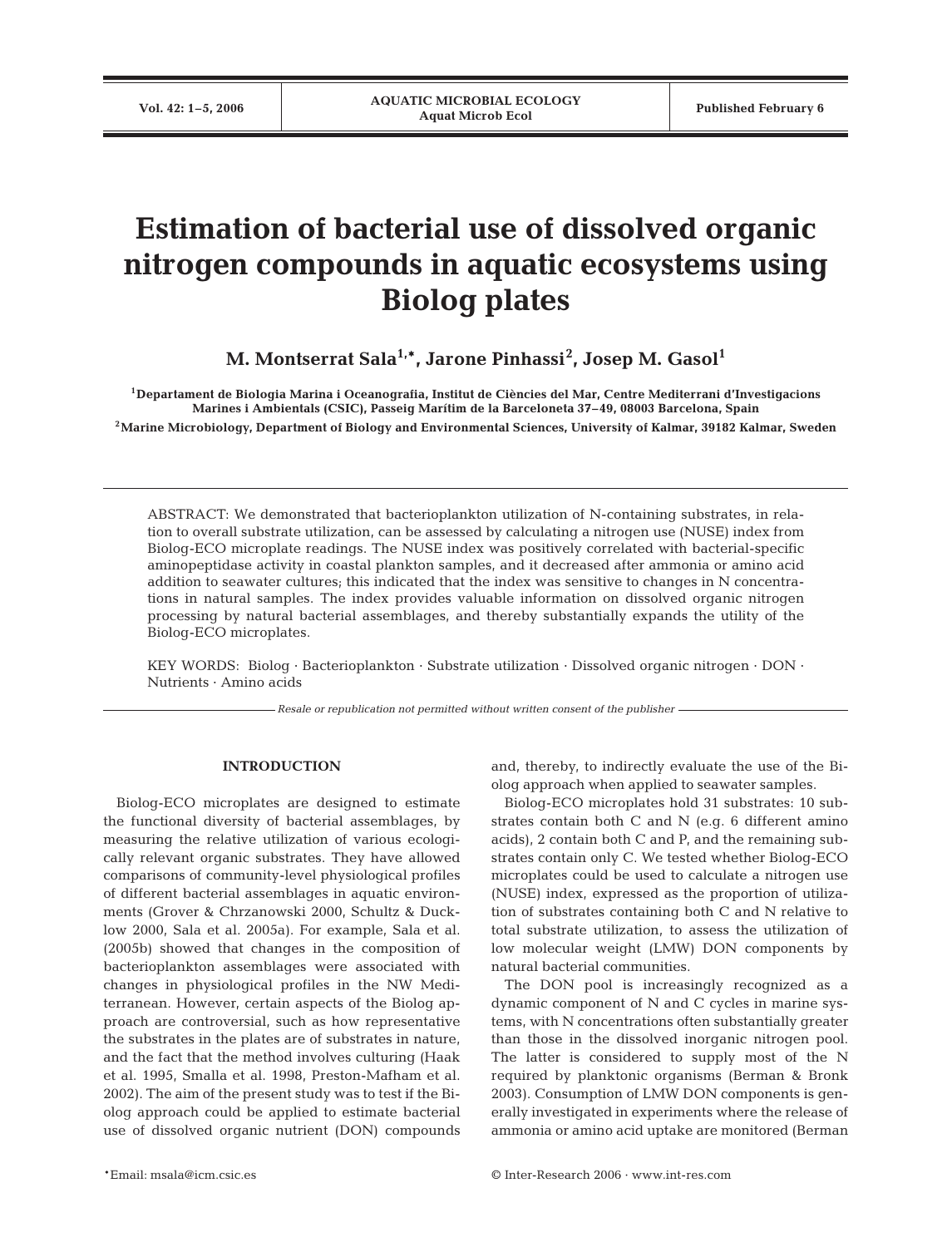et al. 1999, Rosenstock & Simon 2003). This approach has shown that the majority of DON in aquatic environments is consumed by heterotrophic bacteria (Bronk 2002).

Considering the different elemental composition of substrates in the Biolog-ECO microplates, and the large dependence of bacterial growth on nutrient availability, we compared the utilization of N-containing substrates in the plates to overall utilization of substrates by calculating a NUSE index. If applicable to natural aquatic samples, we hypothesized that the NUSE index should show a positive correlation with *in situ* aminopeptidase activity, a commonly used indicator of peptide hydrolysis and N limitation, and that the index would be sensitive to enrichment by N sources (e.g. ammonia or amino acids).

### **MATERIALS AND METHODS**

Water was collected from contrasting marine environments in the NW Mediterranean Sea and in Antarctica. Sampling of surface water (0.5 m depth) in the oligotrophic coastal area of Blanes Bay, Spain, was conducted monthly between January 2003 and December 2004. Surface water samples were also taken from Barcelona Harbour (14 occasions between June 2001 and October 2002), Tarragona Harbour (ca. 100 km south of Barcelona, sampled 4 times in June 2001), and from Arenys de Mar Harbour (ca. 40 km north of Barcelona, sampled 4 times in January-February 2002). Sampling in Antarctic waters was carried out in areas of the Bransfield Strait, Gerlache Strait, and Bellingshausen Sea during the TEMPANO cruise in the austral summer of 2002. Water was collected from 2 to 6 depths (above 150 m) from 6 stations. On each sampling occasion, Biolog-ECO microplates were prepared and total inorganic nitrogen (TIN) was measured. In addition to Biolog plate preparation and TIN concentration measurements, aminopeptidase activity (AMA) was determined at the Blanes Bay site.

A nutrient limitation experiment (NUT) was performed in July 2003 with water from Blanes Bay. Unfiltered seawater samples (250 ml) were enriched with ammonia (NH<sub>4</sub>Cl:  $4.2 \mu M$  N final concentration), phosphate (Na<sub>2</sub>HPO<sub>4</sub>: 0.6 µM P final concentration), or glucose (20 µM C final concentration). A control bottle received no nutrients. The samples were incubated for 24 h in the dark at *in situ* temperature, and then Biolog-ECO microplates were prepared from each treatment.

Seawater culture experiments (ORG) were carried out on 5 sampling occasions in Blanes Bay. We inoculated 1.9 l of sterile filtered seawater (0.2 µm pore size, Sterivex, Millipore) with 100 ml of natural bacterio-

|  | Table 1. Substrates present in the Biolog-ECO microplates |         |  |  |
|--|-----------------------------------------------------------|---------|--|--|
|  | divided into categories according to the nutrients they   |         |  |  |
|  |                                                           | provide |  |  |

| Compound                             | Category          | <b>Nutrients</b> |
|--------------------------------------|-------------------|------------------|
| L-arginine                           | Amino acid        | $C+N$            |
| L-asparagine                         | Amino acid        | $C+N$            |
| L-phenylalanine                      | Amino acid        | $C+N$            |
| L-serine                             | Amino acid        | $C+N$            |
| Glycyl-L-glutamic acid               | Amino acid        | $C+N$            |
| L-threonine                          | Amino acid        | $C+N$            |
| Phenylethylamine                     | Amine             | $C+N$            |
| Putrescine                           | Amine             | $C+N$            |
| N-acetyl-D-glucosamine               | Carbohydrate      | C+N              |
| D-glucosaminic acid                  | Carboxylic acid   | $C+N$            |
| Glucose-1-phosphate                  | Carbohydrate      | $C+P$            |
| $D,L$ - $\alpha$ -glycerol phosphate | Carbohydrate      | $C+P$            |
| $\beta$ -methyl-D-qlucoside          | Carbohydrate      | $\overline{C}$   |
| D-galactonic acid γ-lactone          | Carbohydrate      | Ċ                |
| Piruvic acid methyl ester            | Carboxylic acid   | Ċ                |
| D-xylose                             | Carbohydrate      | Ċ                |
| D-qalacturonic acid                  | Carboxylic acid   | $\overline{C}$   |
| Tween 40                             | Polymer           | $\overline{C}$   |
| i-erythritol                         | Carbohydrate      | $\overline{C}$   |
| 2-hydroxy benzoic acid               | Phenolic compound | $\overline{C}$   |
| Tween 80                             | Polymer           | Ċ                |
| D-mannitol                           | Carbohydrate      | $\overline{C}$   |
| 4-hydroxy benzoic acid               | Phenolic compound | Ċ                |
| $\alpha$ -cyclodextrin               | Polymer           | Ċ                |
| γ-hydroxybutyric acid                | Carboxylic acid   | Ċ                |
| Glycogen                             | Polymer           | $\overline{C}$   |
| Itaconic acid                        | Carboxylic acid   | Ċ                |
| D-cellobiose                         | Carbohydrate      | Ċ                |
| Ketobutyric acid                     | Carboxylic acid   | $\overline{C}$   |
| $\alpha$ -D-lactose                  | Carbohydrate      | $\overline{C}$   |
| D-malic acid                         | Carboxylic acid   | Ċ                |

plankton, 0.8 µm pore size filtered seawater (polycarbonate filter, Nuclepore). Cultures were enriched with amino acids (24 µM C final concentration; from a stock of 0.4 mM C each of arginine, glutamine, leucine, lysine, and tyrosine) or glucose (24 µM C final concentration). After incubation for 4 d in the dark at *in situ* temperature, a Biolog plate was prepared from each seawater culture.

Concentrations of nitrate, nitrite and ammonia were measured according to Grasshoff et al. (1983). TIN was calculated as the sum of the concentrations of  $NO<sub>3</sub>$ ,  $NO<sub>2</sub>$  and  $NH<sub>4</sub>$ .

Samples for AMA were prefiltered (1 µm pore size) to attribute activity to bacteria. AMA was determined spectrofluorometrically after addition of the fluorogenic substrate leucine-7-amido-4-methylcoumarin as described in Sala et al. (2001). Bacterial abundance was determined by epifluorescence microscopy of 4',6-diamidino-2-phenylindole (DAPI) stained samples (Porter & Feig 1980). Cell-specific AMA was calculated by dividing AMA by bacterial abundance.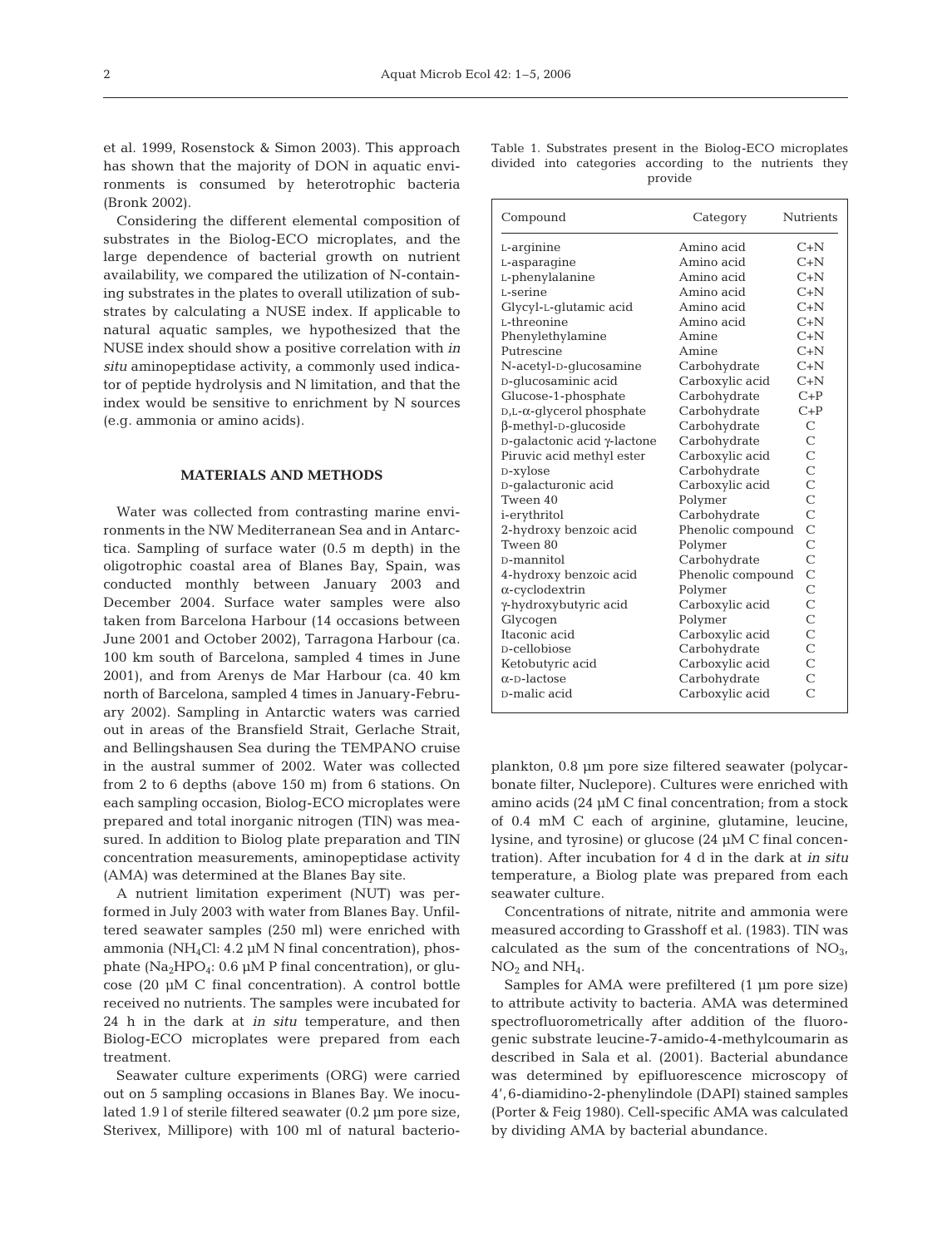Biolog-ECO microplates (Biolog) were inoculated with 150 µl of sample per well and incubated for 6 d at room temperature. After incubation, plates were stored at –20°C until absorbance was measured on a microplate reader (590 nm wavelength, ELX800 BIOTEK Instruments). Absorbance in the blank wells was subtracted from the average of the triplicate wells for each substrate in the plate. Substrates were classified according to their content of C, N, and P (Table 1). Absorbances were added arithmetically and the NUSE index was calculated as the proportion (expressed as a percentage) of the summed absorbances of  $C + N$  substrates over total absorbance measured in each plate.

### **RESULTS AND DISCUSSION**

Estimating the potential for substrate utilization by aquatic bacterial assemblages in relation to resource availability and nutrient limitation is of primary importance to understanding bacterial processing of dissolved organic matter. In surface water samples from the NW Mediterranean Sea, we found a significant positive correlation between the NUSE index and bacterial-specific AMA (n = 22,  $r^2 = 0.49$ ) (Fig. 1). Aminopeptidase plays a critical role in the acquisition of DON, through its hydrolysis of macromolecules (such as proteins) into monomers (e.g. amino acids), which are readily taken up by bacteria (Antia et al. 1991). This enzyme activity has been shown to be a good estimator of N deficiency in planktonic communities, since a higher N demand leads to a higher activity of the enzyme (Sala et al. 2001). Therefore, the positive correlation between the NUSE index and AMA supported the notion that the use of N-containing substrates in the Biolog-ECO microplates reflected the demand for nitrogen by the bacterial assemblage. Thus, calculating the NUSE index from the utilization of substrates in the Biolog plates yielded insight into the physiological DON demand of marine bacterioplankton.

Physiological profiling using Biolog-Eco microplates has shown that the functional diversity of marine bacterial assemblages differs on both spatial and temporal scales in the Antarctica and in the NW Mediterranean Sea (Sala et al. 2005a,b). We therefore compared variability in the NUSE index against ammonia concentrations in samples from these ocean areas (Fig. 2). The highest values of the NUSE index (37.9 to 32.7) were found in samples from Arenys de Mar and Blanes Bay, where ammonia concentrations were low (0.64 to 0.90 µM). In contrast, low values of the NUSE index (23.1 to 25.9) were found in samples with relatively high ammonia concentrations (13.3 to 3.4 µM) in both Tarragona Harbour and the Antarctic (Fig. 2). When all



Fig. 1. Relationship between bacterial cell-specific aminopeptidase activity (AMA) and nitrogen use (NUSE) index in surface NW Mediterranean samples



Fig. 2. Relationship between ammonia concentration and NUSE index in NW Mediterranean samples: Arenys de Mar  $(n = 4)$ , Blanes Bay  $(n = 21)$ , Barcelona  $(n = 14)$ , Tarragona  $(n = 14)$ 4); and in western Antarctic samples (n = 36). Error bars: SE

sampling sites were combined, there was a significant  $(p = 0.003)$  negative logarithmic relationship between ammonia concentrations and the NUSE index  $(r^2 =$ 0.79). A similar, but weaker  $(r^2 = 0.63)$ , negatively logarithmic relationship was also observed between TIN and the NUSE index (data not shown), which indicated that in the studied ecosystems the NUSE index was sensitive to variations in total inorganic nitrogen (TIN) in general, and to changes in ammonia concentrations in particular.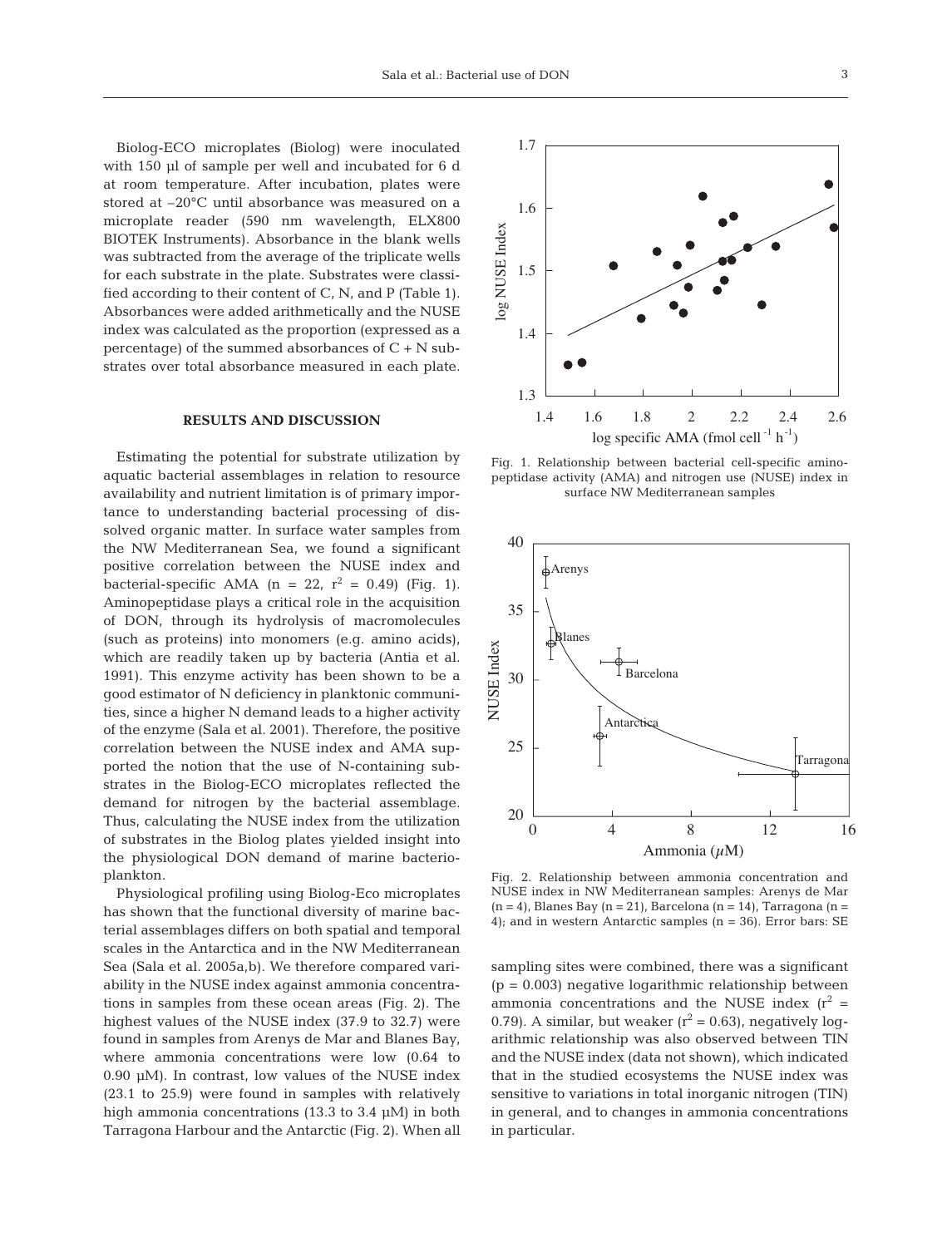

Fig. 3. NUSE index after seawater enrichments with glucose (C), phosphate (P), ammonia (N), or no additions (K). Error bars: SD of 2 replicate treatments for C, P and N



Fig. 4. NUSE index in 5 enrichment experiments with amendments of amino acids (AA) and glucose (GLU)

To further test the robustness of the NUSE index, a first experiment (NUT) was conducted to determine whether bacterial utilization of N-containing substrates was affected by the availability of inorganic nitrogen. Ammonia enrichment resulted in significantly lower values of the NUSE index  $(t$ -test,  $n = 2$ ,  $p =$ 0.04) compared to pooled data of the C, P and control treatments (Fig. 3). Actually, the NUSE index increased somewhat in the C and P treatments, which could have resulted from an increased N demand once other potentially limiting nutrients were added. The decreased utilization of DON in the ammonia treatments was consistent with observations that heterotrophic bacterioplankton preferentially use ammonia as a N source for growth (Kroer et al. 1994, Veuger et al. 2004). We inferred that the sensitivity of Biolog-ECO microplates to the concentration of inorganic nitrogen in the sample is an asset when investigating substrate utilization in seawater through the NUSE approach.

A second experiment (ORG) was done to measure the effect of increased organic nitrogen concentrations

on the use of N substrates in the Biolog plates. The NUSE index significantly decreased in seawater cultures enriched with amino acids compared to cultures enriched with glucose (non-parametric Wilcoxon matched pairs test,  $p < 0.05$ ) (Fig. 4). The decreased NUSE index was largely due to reduced utilization of amino acids present in the Biolog plates. Incidentally, the smallest response in the NUSE index in this series of experiments with water from Blanes Bay occurred in December and February during times characterized by nutrient sufficiency and low specific bacterioplankton AMA. Interestingly, the utilization of N-acetyl-Dglucosamine, an important N-containing bacterial substrate in surface water (Riemann & Azam 2002), was not affected by amino acid enrichment. Nevertheless, the NUSE index was noticeably responsive to the concentration of organic nitrogen in natural samples.

The 2 experiments confirmed the results obtained *in situ*: that the NUSE index gives an estimate of bacterial utilization of N-containing substrates, depending on the bacterial nutritional status (i.e. availability of inorganic and/or organic nitrogen). Thus, although the Biolog approach is associated with a number of methodological concerns (e.g. substrate representativity and culturing), our findings supported its application to make inferences about the nutritional status of (at least parts of) natural bacterioplankton. We conclude that data analysis made from Biolog-ECO microplates results can be expanded substantially to allow not only direct comparisons of functional diversity of physiological profiles of different bacterial assemblages, but also to obtain revealing information concerning the utilization of DON compounds by natural bacterioplankton assemblages.

*Acknowledgements.* This work was supported by the EU projects BIOHAB (EVK3-CT99-00015) and BASICS (EVK3- CT2002-00078), from the Spanish Ministery of Science and Education TEMPANO (REN2001-0588/ANT) and PROCAVIR (CTM 2004-04404-C02-01/MAR), and by a CSIC I3P postdoctoral contract financed by the Fondo Social Europeo to M.M.S. We thank Ramon Massana for DAPI counts, Laura Alonso-Sáez for assistance with seawater culture experiments, and Dolors Vaqué, Laura Arin, Vanessa Balagué and Mariona Segura for their excellent work during the cruise. J. P. Grover and 2 anonymous reviewers made helpful comments on the manuscript.

#### LITERATURE CITED

- Antia NJ, Harrison PJ, Oliveira L (1991) The role of dissolved organic nitrogen in phytoplankton nutrition, cell biology and ecology. Phycologia 301:1–89
- Berman T, Bronk DA (2003) Dissolved organic nitrogen: a dynamic participant in aquatic ecosystems. Aquat Microb Ecol 31:279–305
- Berman T, Béchemin C, Maestrini SY (1999) Release of ammonium and urea from dissolved organic nitrogen in